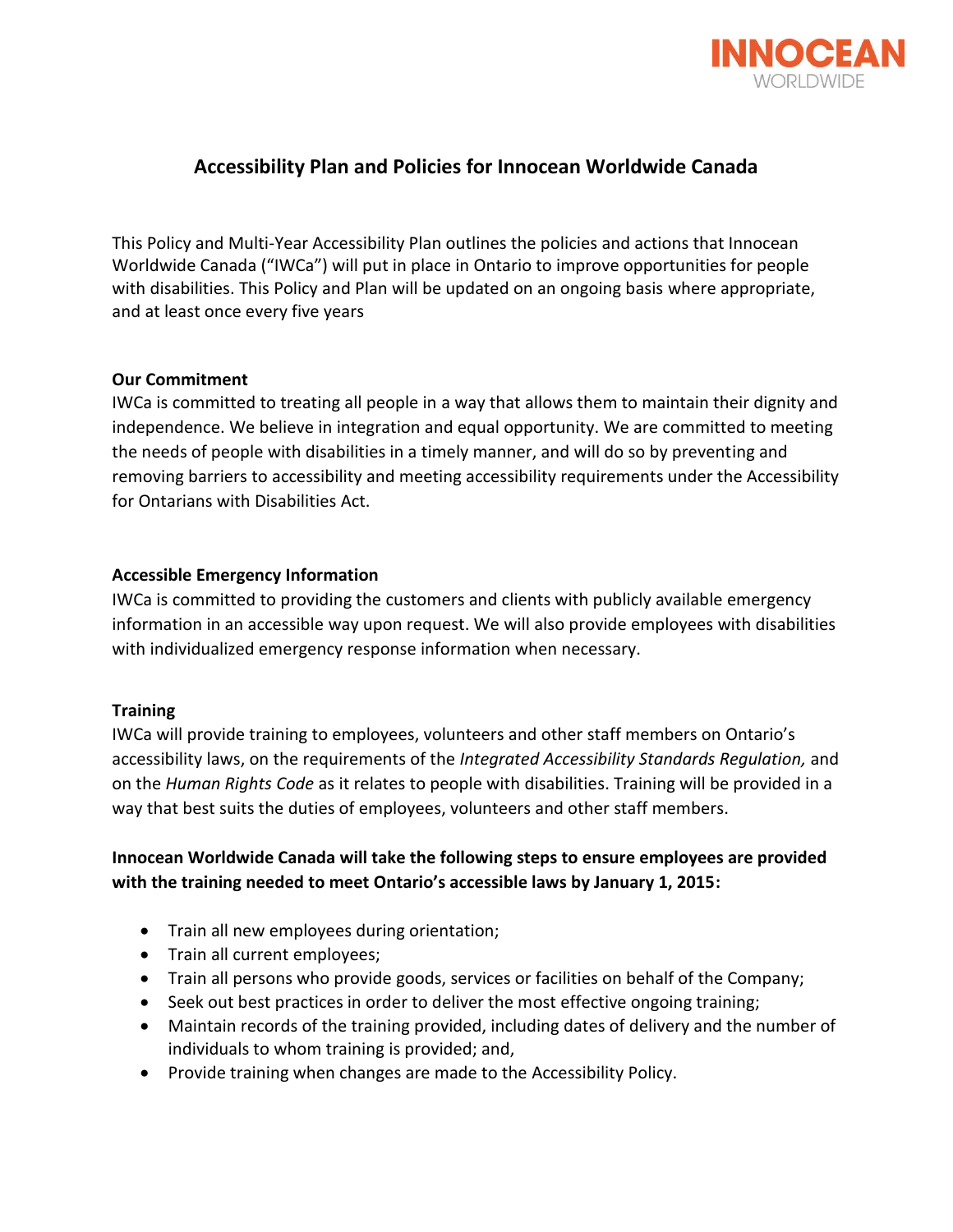

### **Information and Communication**

Innocean Worldwide Canada is committed to meeting the communication needs of people with disabilities. We will consult with people with disabilities to determine their information and communication needs.

- i) IWCa will take proactive steps to ensure that by **January 1, 2015**, its feedback processes are accessible to people with disabilities, upon request.
- ii) IWCa will take appropriate steps to ensure that, by **January 1, 2016**, it offers accessible formats and communication supports to people with disabilities upon request, and in a timely manner. IWCa will notify the public of the availability of such formats and supports and provide guidelines on how formats and supports may be requested.
- iii) All new or substantially refreshed websites and content on those sites will conform with WCAG 2.0 Level A. All websites and content will conform with Level AA by **January 1, 2021**.

### **Employment Standards**

IWCa is committed to fair and accessible employment practices. IWCa will take the following steps to notify the public and employees that, when requested, IWCa will accommodate people with disabilities during the recruitment and assessment processes, and when people are hired.

#### **Recruitment**

- IWCa will notify its employees and the public, on all job postings, about the availability of accommodation for applicants with disabilities during the recruitment process;
- IWCa will notify job applicants when they are selected to participate in the assessment portion of selection process that accommodations are available, upon request; and,
- When presenting offers of employment, IWCa will notify successful applicants of the Company's accessibility policies for accommodating employees with disabilities.

### **Employment**

 IWCa will take appropriate steps to develop and put in place a process for creating individual performance management plans, career development plans, and accommodation plans for employees with disabilities, as well as return-to-work policies for employees that have been absent due to a disability.

IWCa will provide accessible formats and communication supports to employees with disabilities, with information required in order to perform the employee's job and for information that is generally available to employees in the workplace.